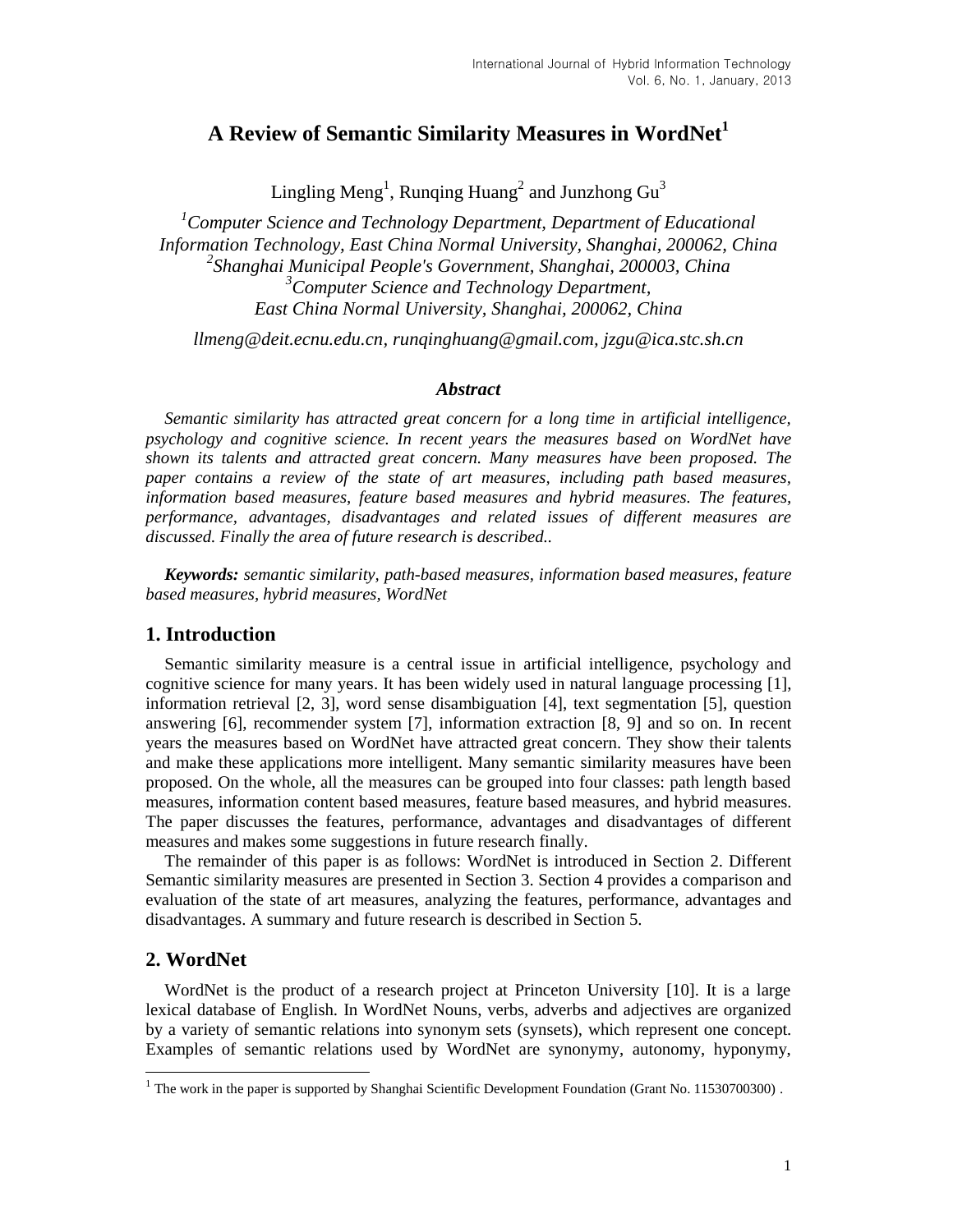member, similar, domain and cause and so on. Some relations are used for word form relation and others for semantic relation. These relations will be associated with words and words to form a hierarchy structure, which makes it a useful tool for computational linguistics and natural language processing. It is commonly argued that language semantics are mostly captured by nouns or noun phrases so that most of the researches focus on noun in semantic similarity calculating. There are four commonly used semantic relations for nouns, which are hyponym/hypernym (is-a), part meronym/part holonym (part-of), member meronym/member holonym (member-of) and substance meronym/substance holonym (substance-of). For example, apple is a fruit (is-a) and keyboard is part of computer (part-of). Hyponym/hypernym (is-a) is the most common relation, which accounts for close to 80% of the relations. A fragment of is-a relation between concepts in WordNet is shown in Figure1. In the taxonomy the deeper concept are more specific and the upper concept are more abstract. Therefore vehicle is more abstract than bicycle and conveyance is more abstract than vehicle. Entity is the most abstract concept.



# **Figure 1. A Fragment of is-a Relation in WordNet**

Generally the result obtained from hyponym/hypernym relation is regard as similarity between concepts. And the result obtained from others, such as part-of relation is regard as the relatedness between concepts. In this paper, we are only concerned about the similarity measure based on nouns and hyponym/hypernym relation of WordNet.

Before discussion, Definition of related concept in the following measures is necessary:

(1) len( $c_i$ , $c_j$ ): the length of the shortest path from synset  $c_i$  to synset  $c_j$  in WordNet.

(2)  $\text{Iso}(c_i, c_j)$ : the lowest common subsumer of  $c_1$  and  $c_2$ 

*(3)depth(ci): the length of the path to synset c<sup>i</sup> from the global root entity, and depth(root)=1.*

*(4) deep\_max: the max depth(ci) of the taxonomy*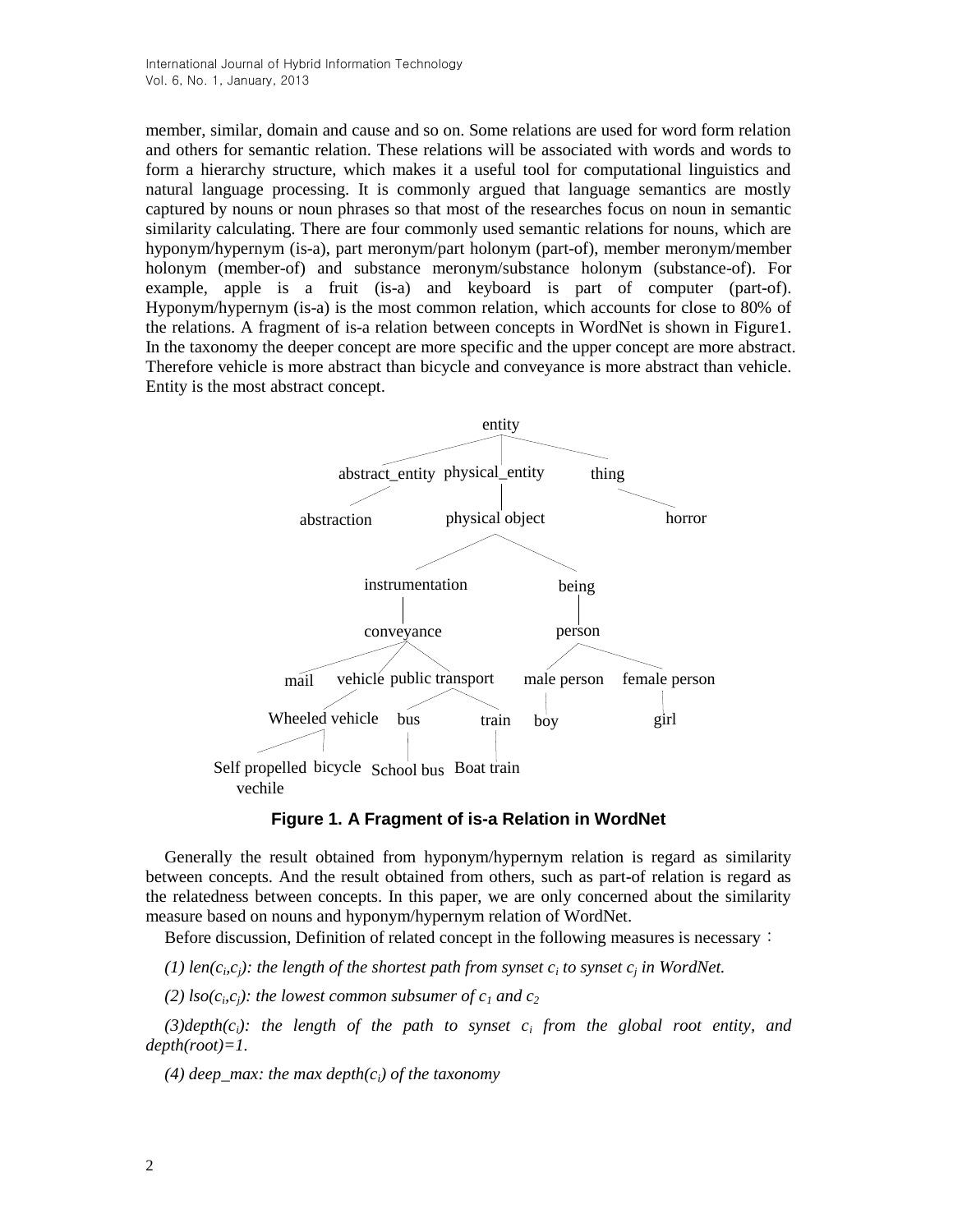*(5) hypo(c): the number of hyponyms for a given concept c.*

*(6) node\_max: the maximum number of concepts that exist in the taxonomy.*

(7) sim  $(c_i, c_j)$ : semantic similarity between concept  $c_i$  and concept  $c_j$ .

For two compared concepts  $c_i$  and  $c_j$  in taxonomy as in Figure.1, the length of the shortest path from concept  $c_i$  to concept  $c_j$  can be determined from one of three cases.

Case1:  $c_i$  and  $c_j$  are the same concept, thus  $c_i$ ,  $c_j$  and  $\text{Iso}(c_i, c_j)$  are the same node. We assign the semantic length between  $c_i$  and  $c_j$  to 0, ie.len( $c_i$ , $c_j$ )=0.

Case2:  $c_i$  and  $c_j$  are not the same node, but  $c_i$  is the parent of  $c_j$ , thus  $\text{Iso}(c_i, c_j)$  is  $c_i$ . We assign the semantic length between  $c_i$  and  $c_j$  to 1, ie.len( $c_i$ , $c_j$ )=1..

Case3: Neither  $c_i$  and  $c_j$  are the same concept nor  $c_i$  is the parent of  $c_j$ , we count the actual path length between  $c_i$  and  $c_j$ , therefore  $1 < len(c_i, c_j) < = 2 * deep\_max$ .

Based on the above definitions and cases, we discussed the following measures.

## **3. Semantic Similarity Measures based on WordNet**

Semantic similarity measures might be used for performing tasks such as term disambiguation [4], as well as text segmentation [5], and for checking ontologies for consistency or coherency. Many measures have been proposed. On the whole, all the measures can be grouped into four classes: path length based measures, information content based measures, feature based measures, and hybrid measures.

#### **3.1. Path-based Measures**

The main idea of path-based measures is that the similarity between two concepts is a function of the length of the path linking the concepts and the position of the concepts in the taxonomy.

**3.1.1 The Shortest Path based Measure:** The measure only takes  $len(c_1, c_2)$  into considerate. It assumes that the sim  $(c_1, c_2)$  depend on how close of the two concepts are in the taxonomy. In fact this measure is a variant on the distance method [3, 11]. It is based on two observations. One is that the behavior of conceptual distance resembles that of a metric. The other is that the conceptual distance between two nodes is proportional to the number of edges separating the two nodes in the hierarchy [28].

$$
sim_{path}(c_1, c_2) = 2 * deep\_max - len(c_1, c_2)
$$
\n(1)

From formula (1) it is noted that,

- (1) For a specific version of WordNet, deep\_max is a fixed value. The similarity between two concepts  $(c_1, c_2)$  is the function of the shortest path len( $c_1, c_2$ ) from  $c_1$  to  $c_2$ .
- (2) If len(c<sub>1</sub>,c<sub>2</sub>) is 0,  $\sin n_{path}(c_1, c_2)$  gets the maximum value of 2\*deep\_max. If len(c<sub>1</sub>,c<sub>2</sub>) is  $2*$ deep\_max,  $\sin_{path}$  (c<sub>1</sub>,c<sub>2</sub>) gets the minimum value of 0. Thus, the values of  $\sin_{path}$  (c<sub>1</sub>,  $c_2$ ) are between 0 and 2\*deep\_max.
- (3) len(mail, vehicle) = len(self-propelled vehicle, bicycle) = 2, therefore, *simpath* (mail,vehicle) = *sim path* (self-propelled vehicle, bicycle).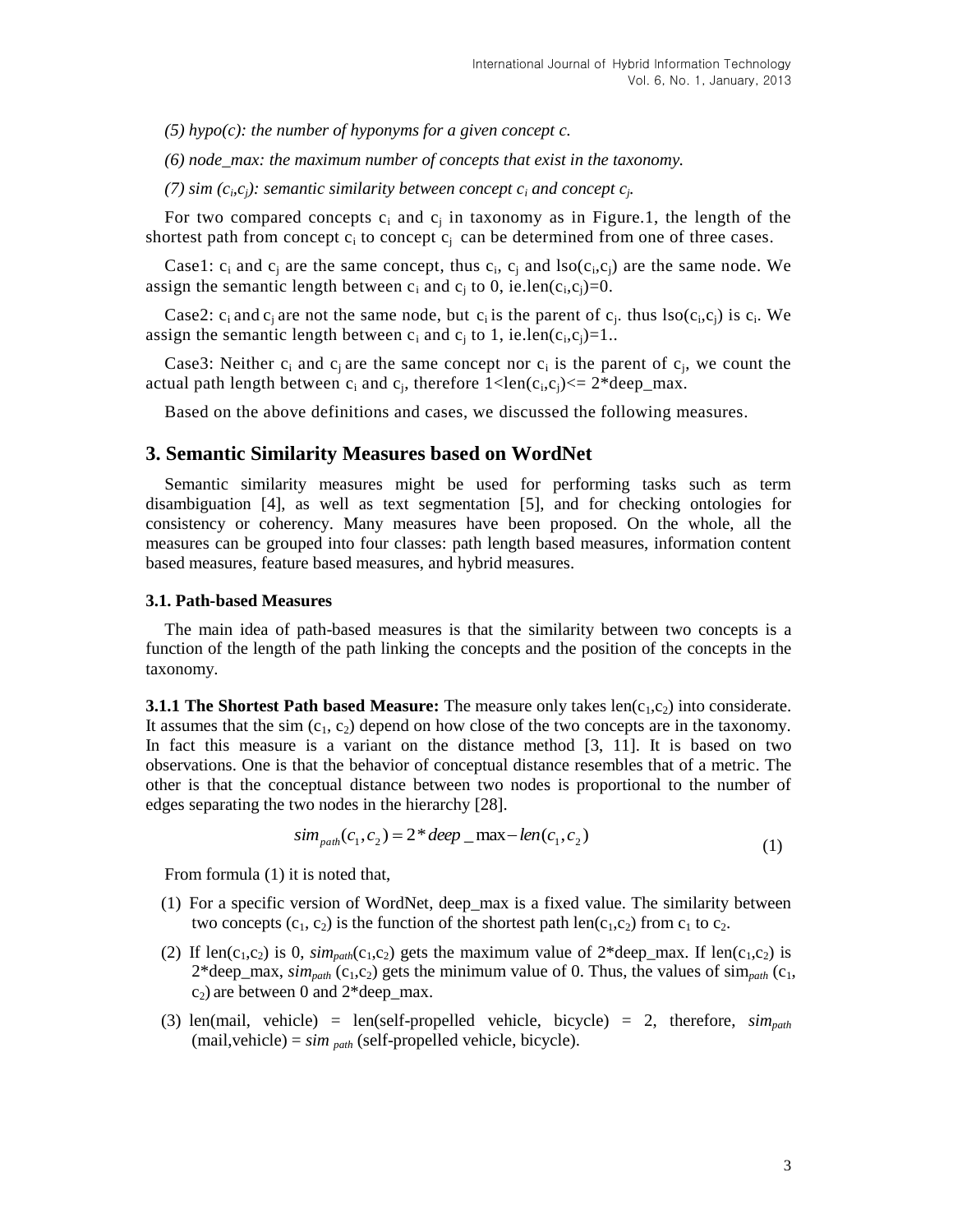**3.1.2 Wu & Palmer's Measure:** Wu and Palmer introduced a scaled measure [12]. This similarity measure takes the position of concepts  $c_1$  and  $c_2$  in the taxonomy relatively to the position of the most specific common concept  $lso(c_1,c_2)$  into account. It assumes that the similarity between two concepts is the function of path length and depth in path-based measures.

$$
sim_{WP}(c_1, c_2) = \frac{2 * depth(lso(c_1, c_2))}{len(c_1, c_2) + 2 * depth(lso((c_1, c_2))}
$$
\n(2)

From formula (2) it is noted that,

- (1) The similarity between two concepts  $(c_1, c_2)$  is the function of their distance and the lowest common subsumer( $\text{Iso}(c_1,c_2)$ ).
- (2) If the lso(c<sub>1</sub>,c<sub>2</sub>) is root, depth(lso(c<sub>1</sub>,c<sub>2</sub>))=1,sim<sub>*WP*</sub>(c<sub>1</sub>,c<sub>2</sub>) >0; if the two concepts have the same sense, the concept  $c_1$ , concept  $c_2$  and lso( $c_1,c_2$ ) are the same node. len( $c_1,c_2$ )=0.  $\lim_{WP}$  (c<sub>1</sub>,c<sub>2</sub>) = 1; otherwise 0<depth(lso(c<sub>1</sub>,c<sub>2</sub>))< deep\_max, 0<len(c<sub>1</sub>,c<sub>2</sub>)< 2\*deep\_max,  $0 \le \lim_{W_P} (c_1, c_2) < 1$ . Thus, the values of  $\lim_{W_P} (c_1, c_2)$  are in (0, 1].
- (3) len(mail, bicycle) = len(wheeled vehicle, bus) = 4, and lso(mail, bicycle) =  $\text{Iso}(\text{wheeled vehicle}, \text{bus}) = \text{convevance}, \text{therefore } \text{sim}_{W}(\text{mail}, \text{ vehicle}) = \text{sim}_{W}(\text{m}(\text{walk} \cdot \text{m}(\text{walk} \cdot \text{m}(\text{walk} \cdot \text{m}(\text{walk} \cdot \text{m}(\text{walk} \cdot \text{m}(\text{walk} \cdot \text{m}(\text{walk} \cdot \text{m}(\text{walk} \cdot \text{k}))))))$ (self-propelled vehicle, bicycle).

**3.1.3 Leakcock& Chodorow's Measure:**Leakcock and Chodorow took the maximum depth of taxonomy into account and proposed the following measure [13]:

$$
sim_{LC}(c_1, c_2) = -\log \frac{len(c_1, c_2)}{2 * deep \_max}
$$
 (3)

From formula (3) it is noted that,

- (1) As same as formula (1) the similarity between two concepts  $(c_1, c_2)$  is the function of the shortest path  $len(c_1, c_2)$  from  $c_1$  to  $c_2$ .
- (2) When  $c_1$  and  $c_2$  have the same sense, len( $c_1$ , $c_2$ ) =0. In practice, we add 1 to both len(c<sub>1</sub>,c<sub>2</sub>) and 2\*deep\_max to avoid log (0). Thus the values of  $\text{sim}_{\text{LC}}(c_1,c_2)$  are in (0,  $log(2*deep_max+1)$ ]
- (3) As mentioned in section 3.1.1, len(mail, vehicle) = len(self-propelled vehicle, bicycle)  $= 2$ , therefore, sim<sub>LC</sub> (mail,vehicle)  $=\text{sim}_{\text{LC}}$  (self-propelled vehicle, bicycle).

**3.1.4 Li's Measures:** Li's measure is intuitively and empirically derived [1]. It is based on the assumption that information sources are infinite to some extend while humans compare word similarity with a finite interval between completely similar and nothing similar. Intuitively the transformation between an infinite interval to a finite one is nonlinear [28]. Therefore the measure combines the shortest path and the depth of concepts in a non-linear function:

$$
sim_{Li}(c_1, c_2) = e^{-\alpha^*len(c_1, c_2)} \frac{e^{\beta^*depth(Iso(c_1, c_2))} - e^{-\beta^*depth(Iso(c_1, c_2))}}{e^{\beta^*depth(Iso(c_1, c_2))} + e^{-\beta^*depth(Iso(c_1, c_2))}}
$$
(4)

From formula (4) it is noted that,

(1) Formula (4) will monotonically increasing with respect to depth( $lso(c_1,c_2)$ ) and decreasing with  $len(c_1, c_2)$ .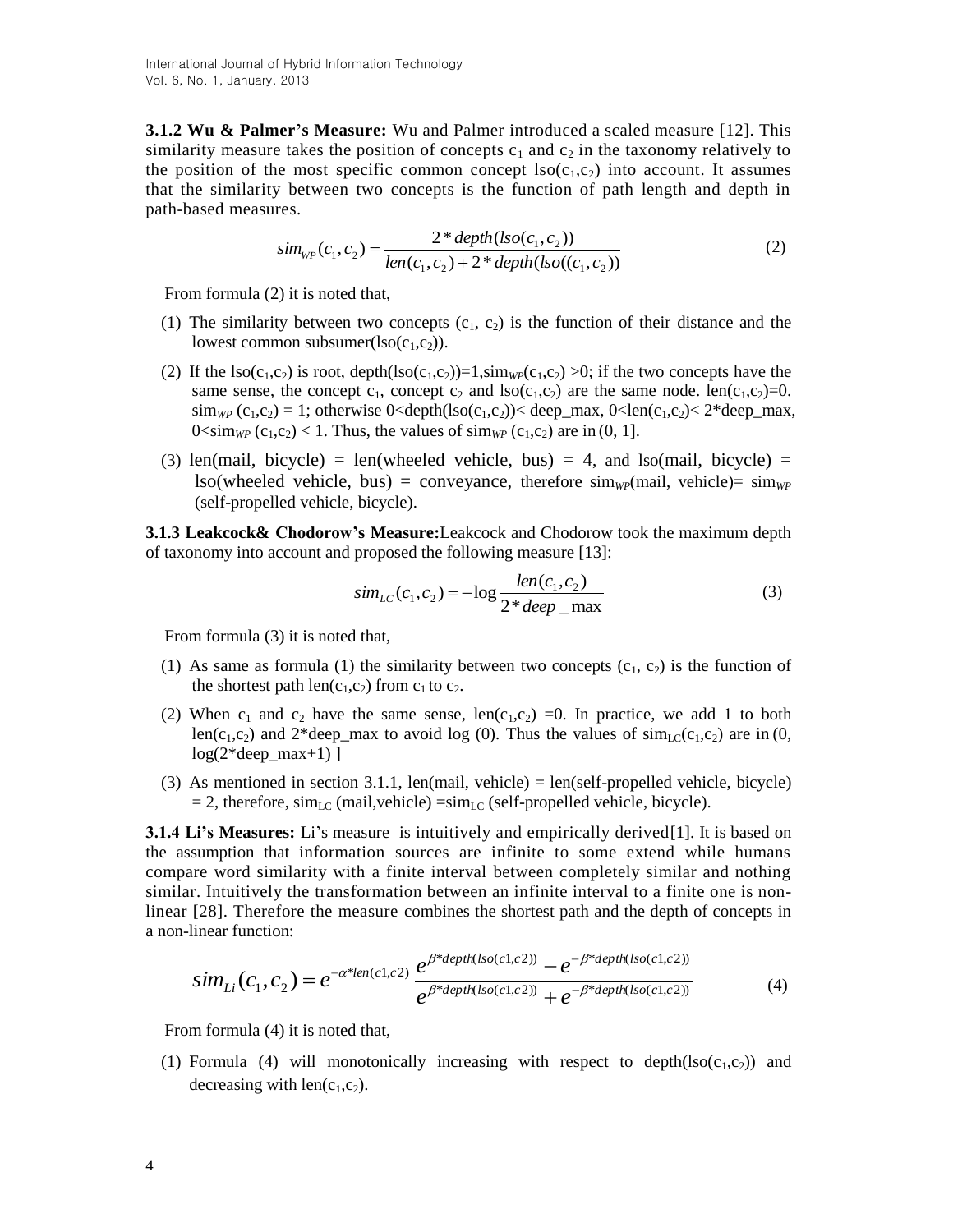(2) If len(c<sub>1</sub>,c<sub>2</sub>) =0 and depth(lso(c<sub>1</sub>,c<sub>2</sub>))→deep\_max, sim<sub>Li</sub>(c<sub>1</sub>,c<sub>2</sub>) →1.

if len((c<sub>1</sub>,c<sub>2</sub>) $\rightarrow$ 2\*deep max and depth(lso(c<sub>1</sub>,c<sub>2</sub>))=1, sim<sub>Li</sub> (c<sub>1</sub>,c<sub>2</sub>)  $\rightarrow$ 0.

Thus the values of  $\text{sim}_{Li}$  (c<sub>1</sub>,c<sub>2</sub>) are in (0, 1).

(3) Parameter  $\alpha$  and  $\beta$  need to be adapted manually for good performance. In the experiment in [14],  $\alpha$  = 0.2 and β=0.6 respectively.

The measures above mentioned are based only on the positions of the concepts in the taxonomy, assuming that links between concepts represent distances. All the paths have the same weight. However, from Figure1 it should be noted that the density of concepts throughout the taxonomy is not constant. As we know in the hierarchy the more general concepts correspond to a smaller set of nodes than the specific concepts. An example is the distance between mail and vehicle, their distance is 2, and the distance between selfpropelled vehicle and bicycle is also 2. The two pairs will have the same similarity values, which is not reasonable. In fact self-propelled vehicle and bicycle is more similar than mail and vehicle.

## **3.2. Information Content-based Measure**

It assumed that each concept includes much information in WordNet. Similarity measures are based on the Information content of each concept. The more common information two concepts share, the more similar the concepts are.

**3.2.1 Resnik's Measure:** In 1995 Resnik proposed information content-based similarity measure [14]. It assumes that for two given concepts, similarity is depended on the information content that subsumes them in the taxonomy.

$$
sim_{\text{Resnik}}(c_1, c_2) = -\log p(\text{Iso}(c_1, c_2)) = IC(\text{Iso}(c_1, c_2))
$$
\n(5)

From formula (5) it is noted that,

- (1) The values only rely on concept pairs' lowest subsumer in the taxonomy.
- (2) lso(mail, vehicle)=lso(mail, bicycle)=conveyance, therefore  $\sin_{\text{Resnik}}$  (mail, vehicle) =  $sim<sub>Resnik</sub>$  (mail, bicycle)=IC(conveyance)
- **3.2.2 Lin's Measure:** Lin proposed another method for similarity measure [15].

$$
sim_{Lin}(c_1, c_2) = \frac{2 * IC(iso(c_1, c_2)))}{IC(c_1) + IC(c_2)}
$$
\n(6)

It uses both the amount of information needed to state the commonality between the two concepts and the information needed to fully describe these terms.

From formula (6) it is noted that,

- (1) The measure has taken the information content of compared concepts into account respectively. As  $IC(Iso(c_1,c_2)) \leq I C(c_1)$  and  $IC(Iso(c_1,c_2)) \leq I C(c_2)$ , therefore the values of this measure vary between 1 and 0.
- (2) lso(mail, bicycle)=lso(bicycle, school bus)=conveyance; if IC(mail)=IC(bicycle)= IC(school bus), then  $\lim_{\text{Lin}}(\text{mail}, \text{bicycle}) = \lim_{\text{Lin}}(\text{school bus}, \text{bicycle})$ .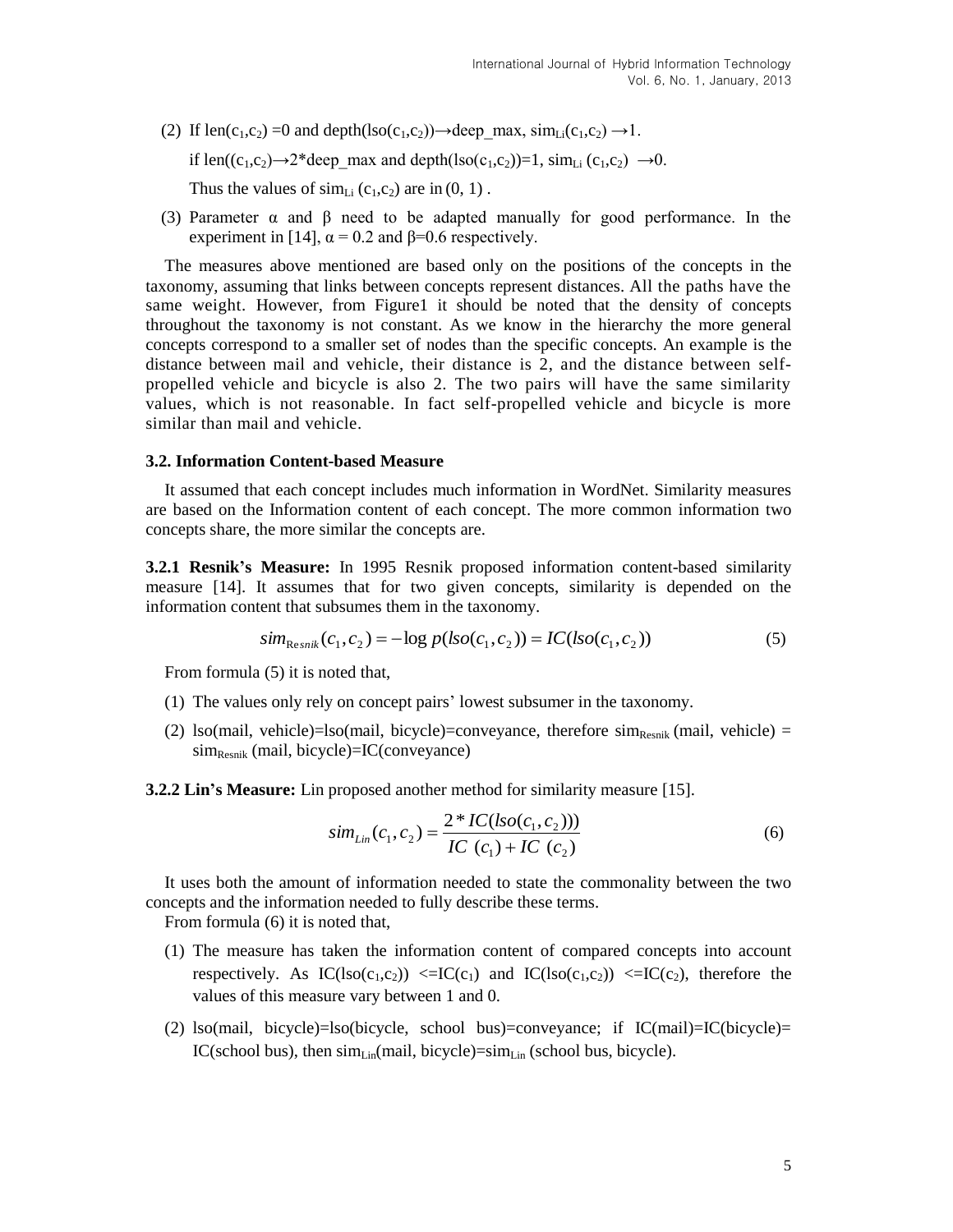**3.2.3 Jiang's Measure:** Jiang calculated semantic distance to obtain semantic similarity [16]. Semantic similarity is the opposite of the distance.

$$
dis_{Jiang}(c_1, c_2) = (IC(c_1) + IC(c_2)) - 2IC(Iso(c_1, c_2))
$$
\n<sup>(7)</sup>

From formula (7) it is noted that,

- (1) The measure has taken the IC of compared concepts into account respectively.
- (2) As mentioned in 3.2.2, lso(mail, bicycle)=lso(bicycle, school bus)=conveyance; if  $IC(mail)=IC(bicycle)=IC(school bus)=1$ , then sim<sub>Jiang</sub> (mail, bicycle)=sim<sub>Jiang</sub> (school bus, bicycle)
- (3) The value is semantic distance between two concepts. Semantic similarity is the opposite of the semantic distance.

In Information content-based similarity measures, each of the measures in Section 3.2 attempts to exploit the information contained at best to evaluate the similarity between the pairs of concepts. Therefore how to obtain IC is crucial, which will affect the performance directly. Generally there are five methods. The First one is to obtain IC through statistical analysis of corpora [14], from where probabilities of concepts occurring are inferred. It assumes that, for a concept c in the taxonomy, let  $p(c)$  be the probability of encountering and instance of concept c. IC(c) can be quantified as negative the log likelihood,  $-\log p(c)$ , which means that as probability increases, IC decreases.

$$
IC(c) = -\log p(c) \tag{8}
$$

Probability of a concept was estimated as:

$$
p(c) = \frac{freq(c)}{N}
$$
 (9)

Where N is the total number of nouns, and freq(c) is the frequency of instance of concept c occurring in the taxonomy. When computing freq $(c)$ , each noun or any of its taxonomical hyponyms that occurred in the given corpora is included, which implies that if  $c_1$  is-a  $c_2$ , then  $p(c_1) < p(c_2)$ . Thus the more abstract the concept is, the higher its associated probability and the lower its information content.

$$
Freq(c) = \sum_{w \in W(c)} count(w)
$$
\n(10)

The measure is simple, unfortunately, it relies on corpora analysis, and sparse data problem is not avoided. In order to overcome this drawbac,, Nuno proposed a hyponyms-based IC obtained method. WordNet is used as a statistical resource to calculate IC values. It regards IC value of a concept as the function of the hyponyms it has [21].For a concept, the more hyponyms it has, the more abstract it is. That is to say concepts with many hyponyms convey less information than concepts that are leaves. Root node is the least informative and leaf nodes are the most informative in the taxonomy. IC(root) is 0 and IC(leaf) is 1.When we traverse from the leaf nodes to the root node, IC will decreases monotonically and range from 1 to 0. The method is simple and corpora independent. However two concepts with the same number of hyponyms will have the same IC values and all the leaves will have the same IC values too, although they all in different of depth in the taxonomy. eg.IC(mail)=IC(bicycle).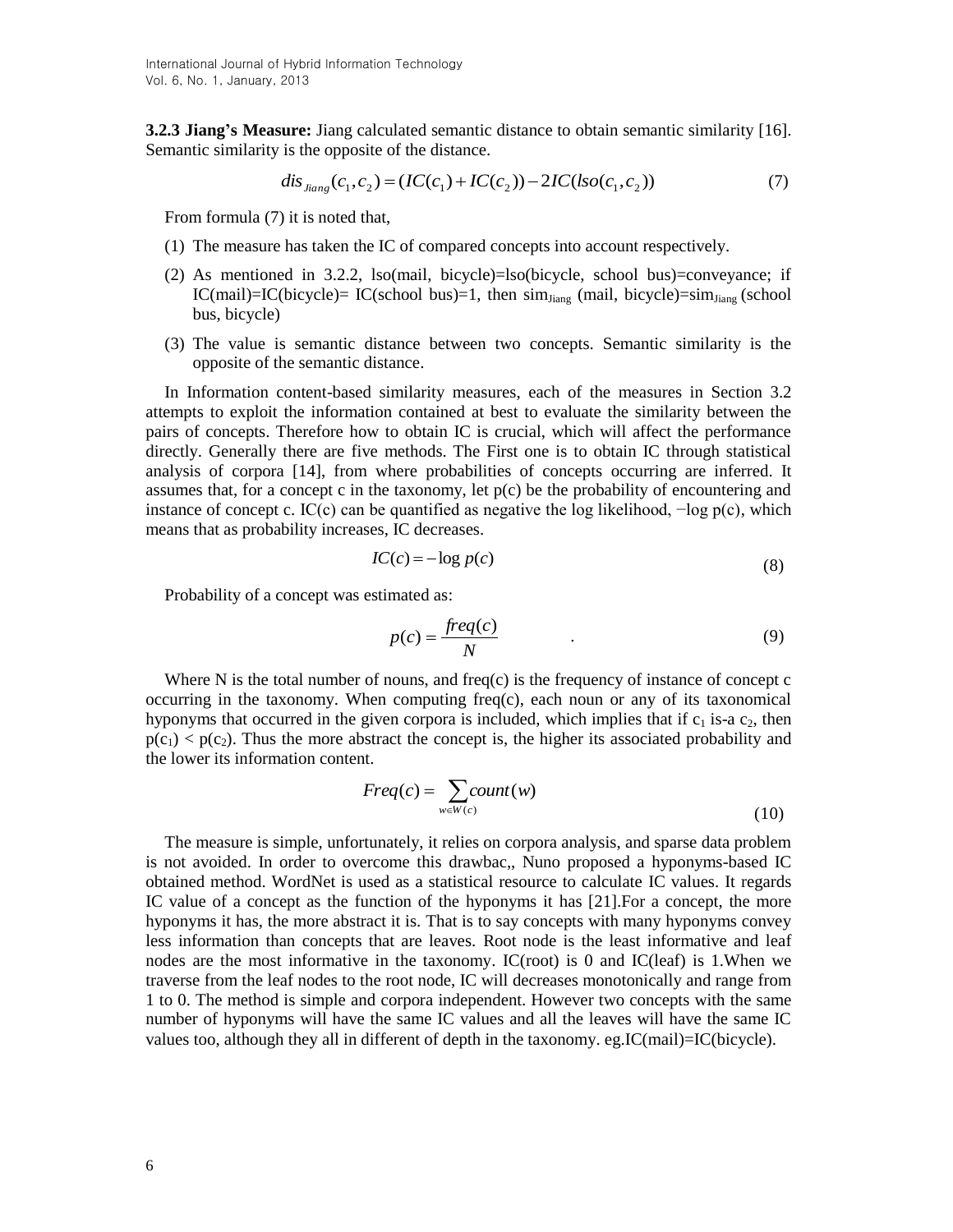$$
IC(c) = \frac{\log(\frac{hypo(c) + 1}{node\_max})}{\log(\frac{1}{node\_max})} = 1 - \frac{\log(hypo(c) + 1)}{\log(node\_max)}
$$
(11)

The third one is based on the assumption that taxonomical leaves represent the semantic of the most specific concepts of a domain in WordNet, the more leaves a concept has the less information it expresses [22].

$$
IC(c) = -\log(\frac{|\text{leaves}(c)|}{\text{max\_leaves} + 1})
$$
\n(12)

Where, let C be the set of concepts of the ontology, for a given concept c, leaves(c)={l∈C|l∈hyponyms(c) ∧ l is a leaf}. Subsumers(c)={a∈C | c≤a }∪{c}, c≤a means that c is a hierarchical specialization of a. Max\_leaves represents the number of leaves corresponding to the root node of the hierarchy. This method does not take the depth of leaves into account, thus concepts with the same number of leaves will have the same IC values. eg. IC(vehicle)=IC(wheeled vehicle).

The fourth assumes that every concept is defined with sufficient semantic embedding with the organization, property functions, property restrictions and other logical assertions [23]. The IC value is the function of relations and hyponyms. One weight factor is used to adapt the each part's contribution.

$$
IC(c) = \rho \cdot IC_{rel}(c) + (1 - \rho) \cdot IC_{Nuno}(c))
$$
\n(13)

$$
IC_{rel}(c) = \frac{\log (rel(c) + 1)}{\log (rel\_max + 1)}
$$
(14)

$$
\rho = \frac{\log (total \_rel + 1)}{\log (rel \_max) + \log (node \_max)}\tag{15}
$$

Where rel(c) denotes the number of relations of concept c. And rel\_max represents the total number of relations.

The last one assumes that each concept is unique in the taxonomy and IC value is the function of concept's topology, which can distinguish different concepts effectively and get more accurate IC value. It was defined as [29]:

$$
IC(c) = \frac{\log(depth(c))}{\log(deep_{max})} * (1 - \frac{\log(\sum_{a \in hypo(c)} \frac{1}{depth(a)} + 1)}{\log(node_{max})})
$$
(16)

Where for a given concept c, a is a concept of the taxonomy, which satisfies  $a \in$ hypo(c). If c is root, deep (root) is 1 and  $log$  (deep(c)) is 0. If c is a leaf, hypo(c) is 0. Then,

$$
\sum_{a \in hypo(c)} \frac{1}{depth(a)} = 0 \tag{17}
$$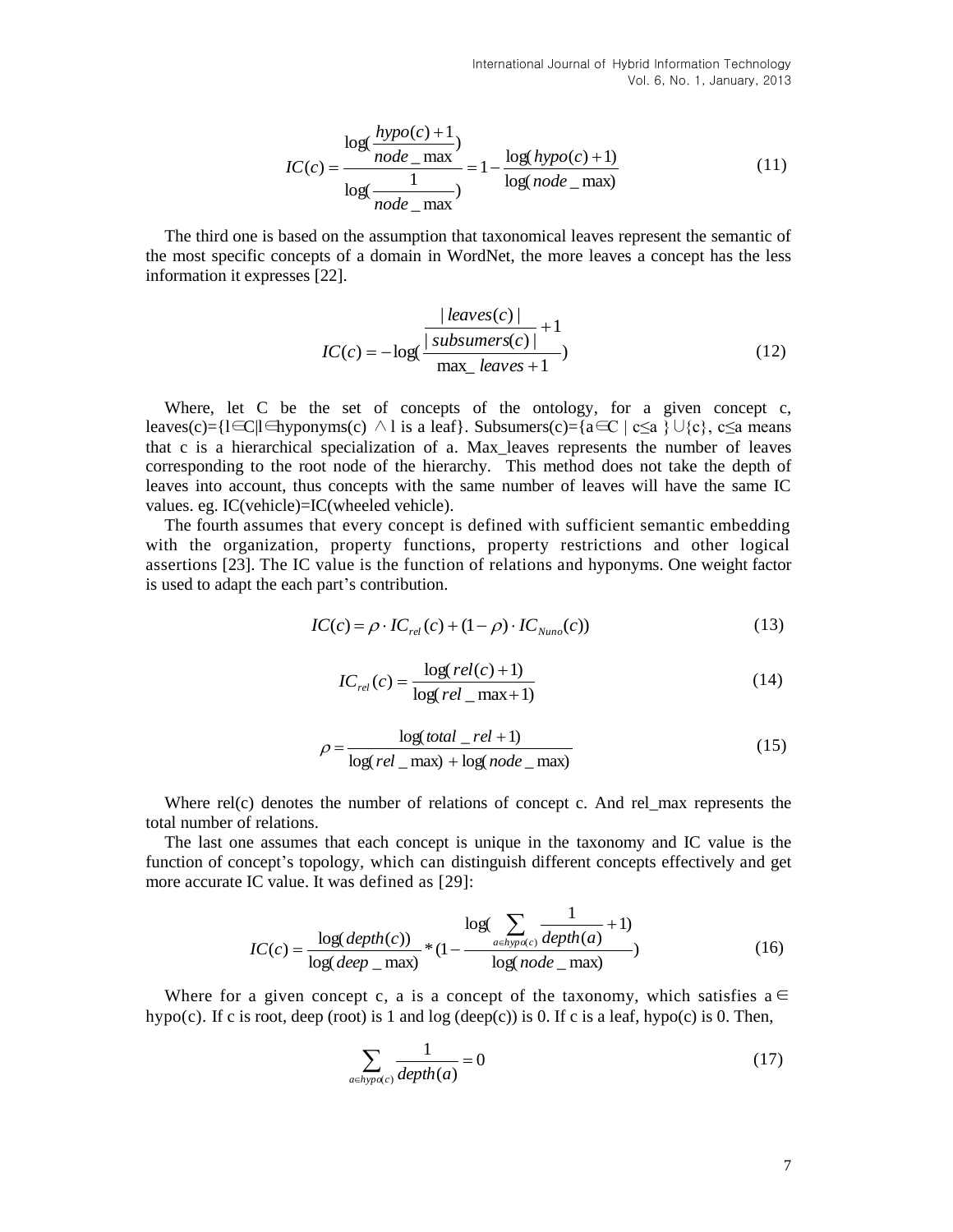And

$$
IC(c) = \frac{\log(depth(c))}{\log(deep_{max})}
$$
\n(18)

Because sparse data problem is not avoided in Corpora-dependent IC Metric, corporaindependent IC Metric is popular.

## **3.3. Feature-based Measure**

Different from all the above presented measures, feature-based measure is independent on the taxonomy and the subsumers of the concepts, and attempts to exploit the properties of the ontology to obtain the similarity values. It is based on the assumption that each concept is described by a set of words indicating its properties or features, such as their definitions or "glosses" in WordNet. The more common characteristics two concepts have and the less non-common characteristics they have, the more similar the concepts are. One classical measure is Tversky's model, which argues that similarity is not symmetric. Features between a subclass and its superclass have a larger contribution to the similarity evaluation than those in the inverse direction. It is defined as [17]:

$$
sim_{Tversky}(c_1, c_2) = \frac{|C_1 \cap C_2|}{|C_1 \cap C_2| + k |C_1 \setminus C_2| + (k-1) |C_2 / C_1|}
$$
(19)

Where  $C_1$ ,  $C_2$  correspond to description sets of concept  $c_1$  and  $c_2$  respectively, k is adjustable and  $k \in [0,1]$ .

From formula (19) it is noted that,

- (1) the values of  $\text{sim}_{\text{Tversky}}(c_1,c_2)$  vary from 0 to 1.
- (2)  $\sin_{\text{Tversky}} (c_1, c_2)$  increases with commonality and decreases with the difference between the two concepts.

#### **3.4. Hybrid Measure**

The hybrid measures combine the ideas above presented. In practice many measures not only combine the ideas above, but also combine the relations, such as is-a, part-of and so on. A typical method is proposed by Rodriguez. The similarity function includes three parts: synonyms sets, neighborhoods and features [18, 19]. The similarity value of the each part is assigned to a weight, and then summed together. As stated before, in the paper we only concern on the hybrid measures based on is-a relation. Taking information content based measures and path based measures as parameter is commonly used. Generally one or more weight factors which can be adapted manually, are used to adapt the each part's contribution Zhou has proposed a measure, expressed by [20]:

$$
sim_{\text{zhou}}(c_1, c_2) = 1 - k\left(\frac{\log(\text{len}(c_1, c_2) + 1)}{\log(2 * (\text{deep\_max} - 1))}\right) - (1 - k) * ((IC(c_1) + IC(c_2) - 2 * IC(\text{Iso}(c_1, c_2))/2)
$$
(20)

From formula (20) it is noted that,

(1) both IC and path have been taken into considerate.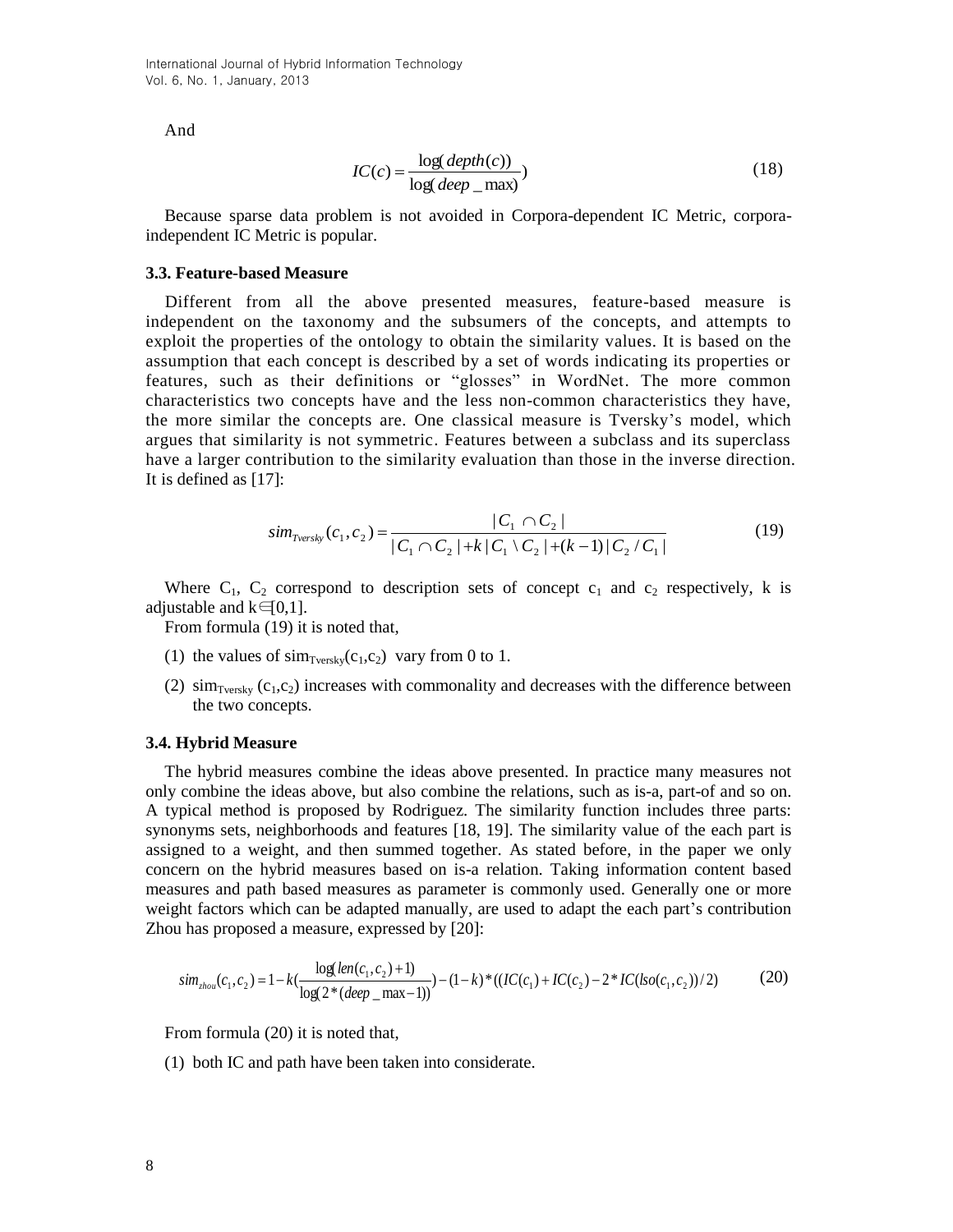(2) parameter k needs to be adapted manually for good performance. If  $k=1$ , formula (20) is path-based; if k=0, formula (20) is IC-based measure. In the experiment in [21] k=0.5.

# **4. Comparison and Evaluation**

| category         | Principle                                                                                                                            | measure                 | features                                                                    | advantages                                                 | disadvantages                                                                                                                  |
|------------------|--------------------------------------------------------------------------------------------------------------------------------------|-------------------------|-----------------------------------------------------------------------------|------------------------------------------------------------|--------------------------------------------------------------------------------------------------------------------------------|
| Path<br>based    | function<br>of<br>length<br>path<br>linking<br>the<br>concepts and<br>the position<br>of<br>the<br>concepts<br>in<br>the<br>taxonomy | <b>Shortest</b><br>path | count of edges<br>between<br>concepts                                       | simple                                                     | two pairs with equal<br>lengths of shortest path<br>will have the same<br>similarity                                           |
|                  |                                                                                                                                      | W&P                     | path length to<br>subsumer, scaled<br>subsumer<br>bv<br>path to root        | simple                                                     | two pairs with the same<br>lso and equal lengths of<br>shortest path will have<br>the same similarity                          |
|                  |                                                                                                                                      | L&C                     | count of edges<br>between and log<br>smoothing                              | simple                                                     | two pairs with equal<br>lengths of shortest path<br>will have the same<br>similarity                                           |
|                  |                                                                                                                                      | Li                      | non-linear<br>function of the<br>shortest path<br>and depth of lso          | simple                                                     | two pairs with the same<br>lso and equal lengths of<br>shortest path will have<br>the same similarity                          |
| IC<br>based      | The<br>more<br>common<br>information<br>two concepts<br>share,<br>the<br>more similar<br>the concepts<br>are.                        | Resnik                  | IC of lso                                                                   | simple                                                     | two pairs with the same<br>lso will have the same<br>similarity                                                                |
|                  |                                                                                                                                      | Lin                     | IC of lso and the<br>compared<br>concepts                                   | take the IC of<br>compared<br>concepts into<br>considerate | two pairs with the same<br>summation of $IC(c_1)$<br>and $IC(c_2)$ will have the<br>same similarity                            |
|                  |                                                                                                                                      | Jiang                   | IC of lso and the<br>compared<br>concepts                                   | take the IC of<br>compared<br>concepts into<br>considerate | two pairs with the same<br>summation of $IC(c_1)$<br>and $IC(c_2)$ will have the<br>same similarity                            |
| Feature<br>based | Concepts<br>with<br>more<br>common<br>features and<br>less<br>non-<br>common<br>features are<br>more similar                         | Tversky                 | compare<br>concepts'<br>feature, such as<br>their definitions<br>or glosses | take concept's<br>feature<br>into<br>considerate           | Computational<br>complexity.<br>It<br>can't<br>works well when there<br>is<br>not<br>complete<br>$\mathbf{a}$<br>features set. |
| Hybrid<br>method | combine<br>multiple<br>information<br>sources                                                                                        | Zhou                    | combines<br>IC<br>and<br>shortest<br>path                                   | well<br>distinguished<br>different<br>concepts pairs       | parameter to be settled,<br>turning is required. If<br>the parameter can't be<br>turned<br>well it<br>may<br>bring deviation.  |

# **Table1. Comparison of Different Semantic Similarity Measures**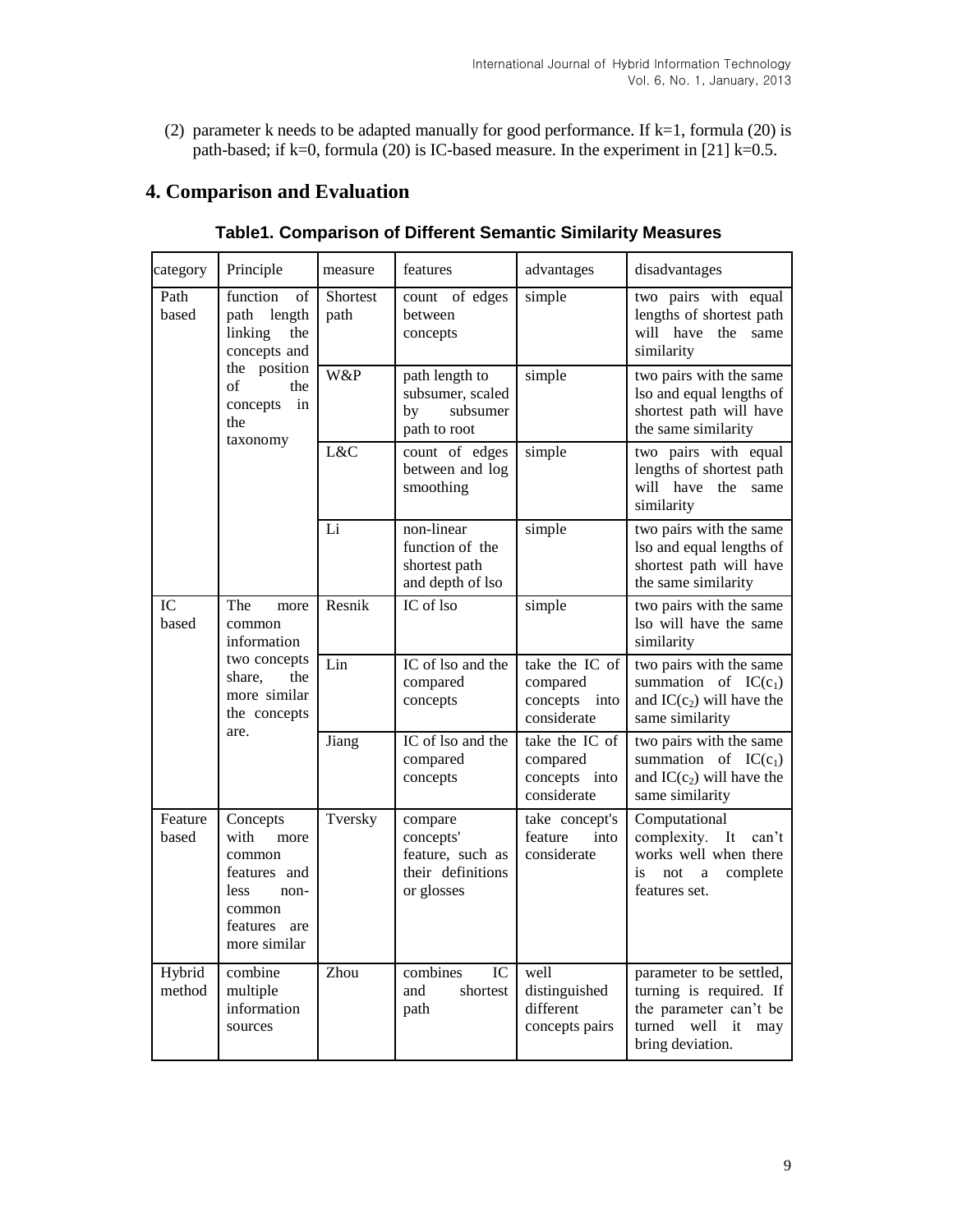Different semantic similarity measures have different characteristic. Path based measures take the path length linking the concepts and the position of the concepts into considerate. They use link or edge as parameter to refer to the relationships between concept nodes. Most measures are simple. But local density of pairs can't be reflected. IC based measures based on the assumption that the more common information two concepts share, the more similar the concepts are. The measures are effective. However they can't reflect structure information of concepts, such as the distance. Feature based measure assumes that concepts pair with more common features and less non-common features are more similar. However it can't work well when there is not a complete feature set. Hybrid method combines multiple information sources and can distinguish different concepts pairs. But one or more parameters are needed and turning is required, too.Table1 presents the comparison.

There is not a standard to evaluate computational measures of semantic similarity. Generally there are three kinds of methods.

The first one is a theoretical examination of a computational measure for those mathematical properties thought desirable, such as whether it is a metric whether its parameter-projections are smooth functions, and so on.

The second one is compare the measure by calculating the coefficients of correlation with human judgments [20, 21]. Although it is difficult to obtain a large set of reliable, subject independent judgments, it is a popular method. The similarity values of human judgments are deemed to be correct, which gives the best assessment of the performance of a measure. Two dataset are commonly used. One is provided by Rubenstein and Goodenough (1965) [24]. Rubenstein and Goodenough obtained "synonymy judgment" from 51 human subjects on 65 pairs of words ranged from "highly synonymous" to "semantically unrelated", and the subjects were asked to rate them, on the scale of 0.0 to 4.0. The other is provided by Miller and Charles. In their study 30 pairs were taken from the original 65 pairs [24], 10 from the high level(between 3 and 4), 10 from the intermediate level (between 1 and 3), and 10 from the low level  $(0 \text{ to } 1)$   $[25]$ .

The third one is application-oriented evaluation [26, 27]. If some particular application system requires a measure of semantic similarity, we can compare the performance of different measures to find most effective one, while holding all other aspects of the system constant.

# **5. Summary**

This paper reviews various state of art semantic similarity measures in WordNet based on is-a relation. Path based measures, information content based measures, feature based measures and hybrid measures are discussed. We analyses the principles, features, advantages and disadvantages of different measure. Further more, we present the commonly used IC metric in information content based measures. Finally we discuss how to evaluate the performance of a similarity measure. In fact there are no absolute good performance measures. Different measures will show different performance in different applications. In specific application, whether a measure will hold all other aspects of the system well is another factor. In addition WordNet is a common sense ontology. There are many other domain-oriented ontologies. How to effectively solve the heterogeneous problem, and apply the measures in cross-ontology is needed in further research.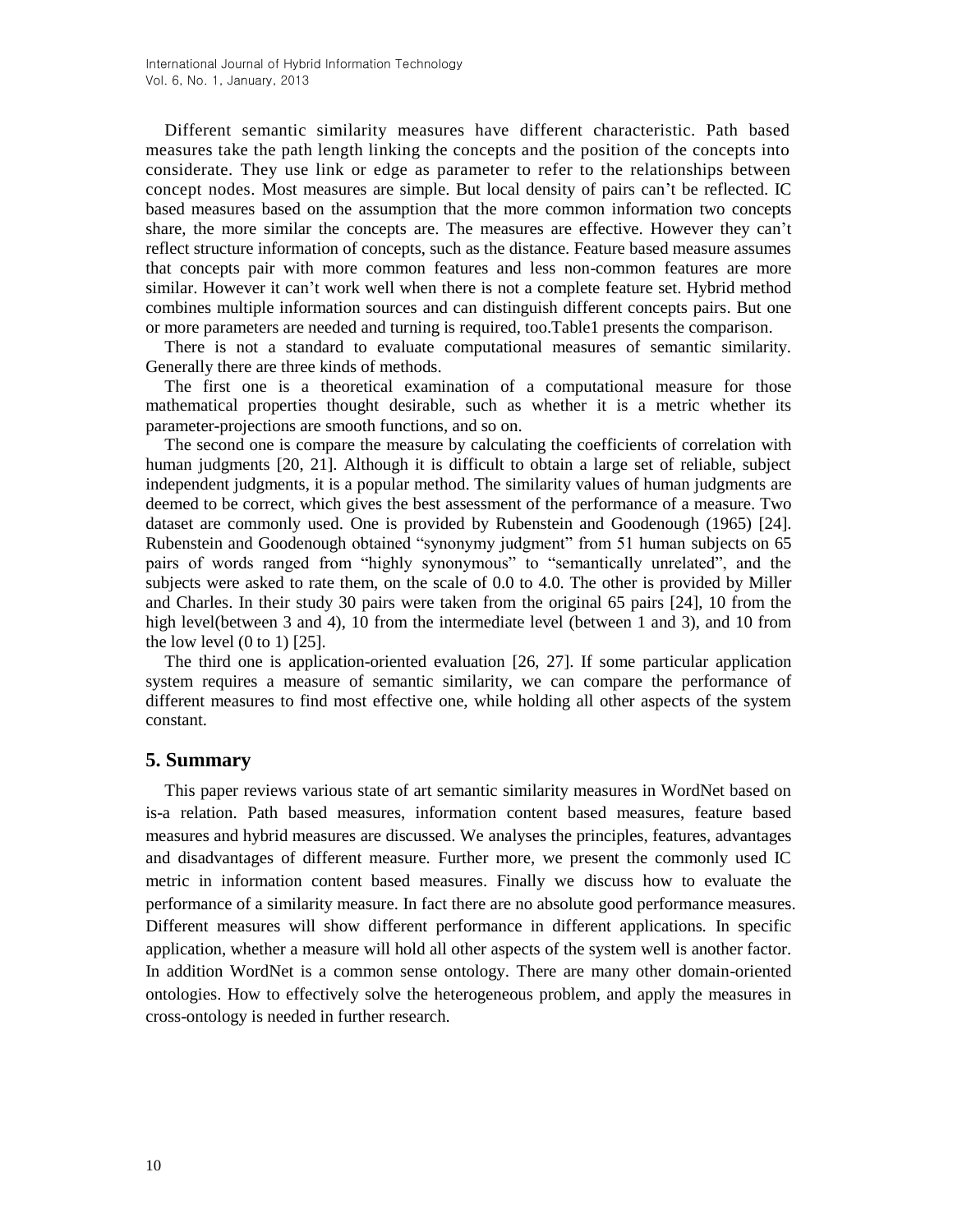## **References**

- [1] Y. Li, Z. A. Bandar and D. McLean, "An Approach for Measuring Semantic Similarity between Words Using Multiple Information Sources", IEEE Transactions on Knowledge and Data Engineering, vol. 15, Issue 4, **(2003)** July-August, pp. 871 – 882.
- [2] R. K. Srihari, Z. F. Zhang and A. B. Rao, "Intelligent indexing and semantic retrieval of multimodal documents", Information Retrieval, vol. 2, **(2000)**, pp. 245-275.
- [3] R. Rada, H. Mili, E. Bicknell and M. Blettner, "Development and Application of a Metric on Semantic Nets", IEEE Transactions on Systems, Man and Cybernetics, vol. 19, Issue 1, **(1989)** January-February, pp. 17 - 30.
- [4] S. Patwardhan, S. Banerjee and T. Pedersen, "Using measures of semantic relatedness for word sense disambiguation", Proceedings of 4th International Conference on Computational Linguistics and Intelligent Text Processing and Computational Linguistics, **(2003)** February 16-22; Mexico City, Mexico.
- [5] H. Kozima, "Computing Lexical Cohesion as a Tool for Text Analysis", doctoral thesis, Computer Science and Information Math., Graduate School of Electro-Comm., Univ. of Electro- Comm., **(1994)**.
- [6] A. G. Tapeh and M. Rahgozar, "A knowledge-based question answering system for B2C eCommerce", Knowl.-Based Syst., vol. 21, no. 8, **(2008)**.
- [7] Y. Blanco-Fernández, J. J. Pazos-Arias, A. Gil-Solla, M. Ramos-Cabrer, M. López- Nores, J. García-Duque, A. Fernández-Vilas, R. P. Díaz-Redondo and J. Bermejo-Muñoz, "A flexible semantic inference methodology to reason about user preferences in knowledge-based recommender systems", Knowl.-Based Syst., vol. 21, no. 4, **(2008)**.
- [8] J. Atkinson, A. Ferreira and E. Aravena, "Discovering implicit intention-level knowledge from naturallanguage texts", Knowl.-Based Syst., vol. 22, no. 7, **(2009)**.
- [9] M. Stevenson and M. A. Greenwood, "A semantic approach to IE pattern induction", Proceedings of 43rd Annual Meeting on Association for Computational Linguistics, **(2005)** June 25-30; Ann Arbor, Michigan, USA.
- [10] C. Fellbaum, ed., "WordNet: An electronic lexical database", Language, Speech, and Communication. MIT Press, Cambridge, USA, **(1998)**.
- [11] H. Bulskov, R. Knappe and T. Andreasen, "On Measuring Similarity for Conceptual Querying", Proceedings of the 5th International Conference on Flexible Query Answering Systems, **(2002)** October 27-29, Copenhagen, Denmark.
- [12] Z. Wu and M. Palmer, "Verb semantics and lexical selection", Proceedings of 32nd annual Meeting of the Association for Computational Linguistics, **(1994)** June 27-30; Las Cruces, New Mexico.
- [13] C. Leacock and M. Chodorow, "Combining Local Context and WordNet Similarity for Word Sense Identification, WordNet: An Electronic Lexical Database", MIT Press, **(1998)**, pp. 265-283.
- [14] P. Resnik, "Using information content to evaluate semantic similarity", Proceedings of the 14th International Joint Conference on Artificial Intelligence, **(1995)** August 20-25; Montréal Québec, Canada.
- [15] D. Lin, "An information-theoretic definition of similarity", Proceedings of the 15th International Conference on Machine Learning, **(1998)** July 24-27; Madison, Wisconsin, USA.
- [16] J. J. Jiang and D. W. Conrath, "Semantic similarity based on corpus statistics and lexical taxonomy", Proceedings of International Conference on Research in Computational Linguistics, **(1997)** August 22-24; Taipei, TaiWan.
- [17] A. Tversky, "Features of Similarity", Psycological Review, vol. 84, no. 4, **(1977)**.
- [18] M. A. Rodriguez and M. J. Egenhofer, "Determining Semantic Similarity among Entity Classes from Different Ontologies", IEEE Trans. on Knowledge and Data Engineering, vol. 15, no. 2, **(2003)**.
- [19] H. Dong, F. K. Hussain and E. Chang, "A Hybrid Concept Similarity Measure Model for Ontology Environment", Lecture Notes in Computer Science on the Move to Meaningful Internet Systems: OTM 2009 Workshops, vol. 5872, **(2009)**.
- [20] Z. Zhou, Y. Wang and J. Gu, "New Model of Semantic Similarity Measuring in Wordnet", Proceedings of the 3rd International Conference on Intelligent System and Knowledge Engineering, **(2008)** November 17-19, Xiamen, China.
- [21] N. Seco, T. Veale and J. Hayes, "An intrinsic information content metric for semantic similarity in WordNet", Proceedings of the 16th European Conference on Artificial Intelligence, **(2004)** August 22-27; Valencia, Spain.
- [22] D. Sánchez, M. Batet and D. Isern, "Ontology-based information content computation", Knowl.-Based Syst., vol. 24, no. 2, **(2011)**.
- [23] Md. H. Seddiqui and M. Aono, "Metric of intrinsic information content for measuring semantic similarity in an ontology", Proceedings of 7th Asia-Pacific Conference on Conceptual Modeling, **(2010)** January 18-21; Brisbane, Australia.
- [24] H. Rubenstein and J. B. Goodenough, "Contextual correlates of synonymy", Communications of the ACM, vol. 8, no. 10, **(1965)**.